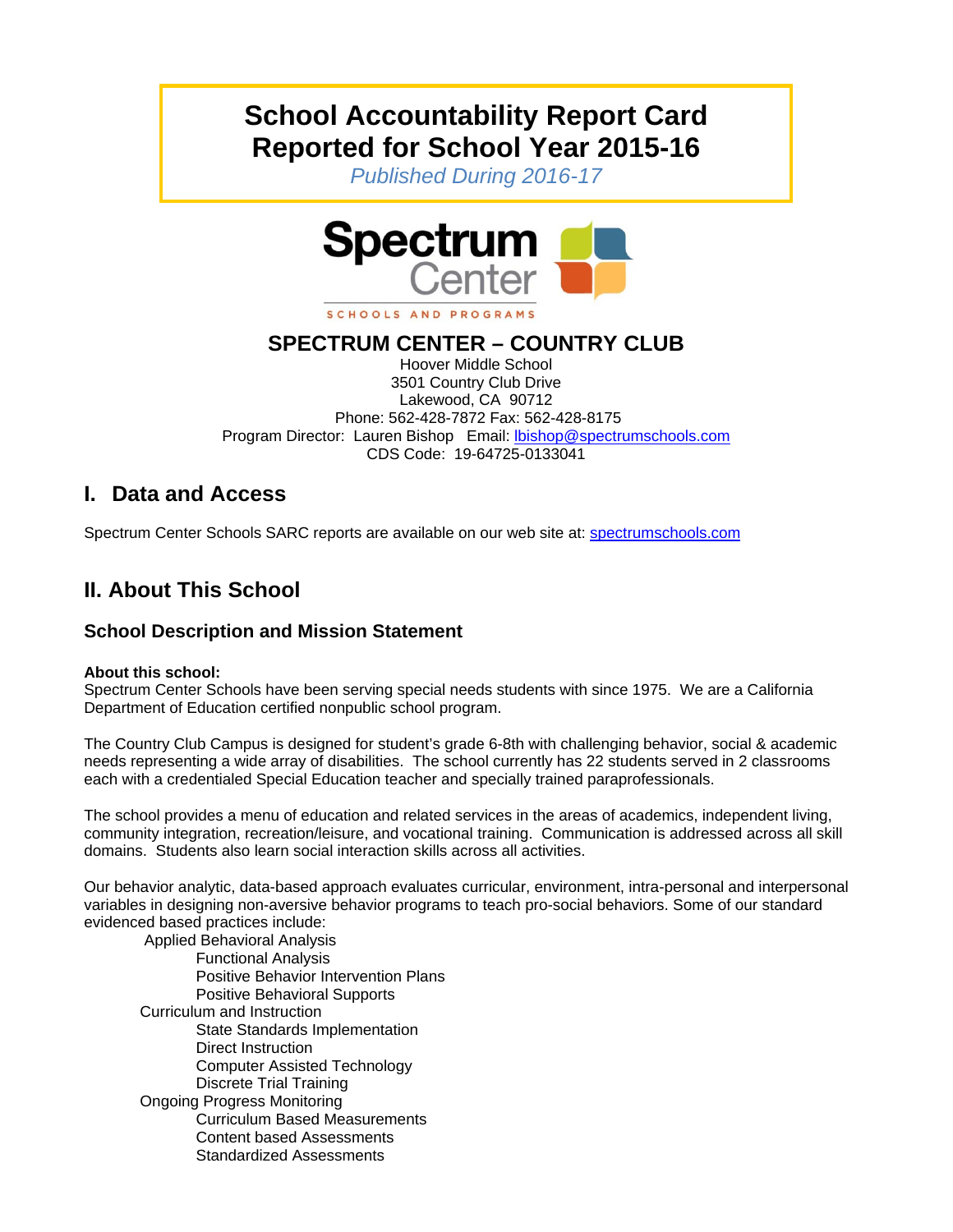Data is collected on academic achievement and on each Individualized Educational Plan (IEP) goal weekly. The data is reviewed monthly to assess the student's progress. Lessons plans are revised as needed to assure student learning. A progress report and/or report card is completed for every student and is provided to both the parent and LEA quarterly per the IEP and master contract.

Spectrum Center Schools monitor progress on targeted campus goals quarterly. An Internal Accountability Review is conducted annually.

**Mission Statement:**<br>Our mission is to provide personalized, evidence-based educational services for non-traditional learners in collaboration with families and public school districts.

#### **Opportunities for Parental Involvement**

Parents are involved in the student enrollment process, parent/teacher conferences, IEP development and approval.

Teachers make weekly phone calls/e-mails or written notes to parents to touch base and share how the child's week went as well as ask for parent input.

When needed, Spectrum Center has provided trainings to help parents with challenges at home, such as ABA principles, video modeling for those with Autism, and many others.

#### **Student Enrollment by Grade Level (School Year 2015-16)**

This table displays the number of students enrolled in each grade level (determined by age) at the school.

| <b>Grade Level</b> | <b>Number of Students</b> | <b>Grade Level</b>         | <b>Number of Students</b> |
|--------------------|---------------------------|----------------------------|---------------------------|
| Kindergarten       |                           | <b>Ungraded Elementary</b> |                           |
| Grade 1            |                           | Grade 9                    |                           |
| Grade 2            |                           | Grade 10                   |                           |
| Grade 3            |                           | Grade 11                   |                           |
| Grade 4            |                           | Grade 12                   |                           |
| Grade 5            |                           | <b>Ungraded HS</b>         |                           |
| Grade 6            | 8                         | <b>Post-Secondary</b>      |                           |
| Grade 7            | 9                         |                            |                           |
| Grade 8            |                           | <b>Total Enrollment</b>    | 22                        |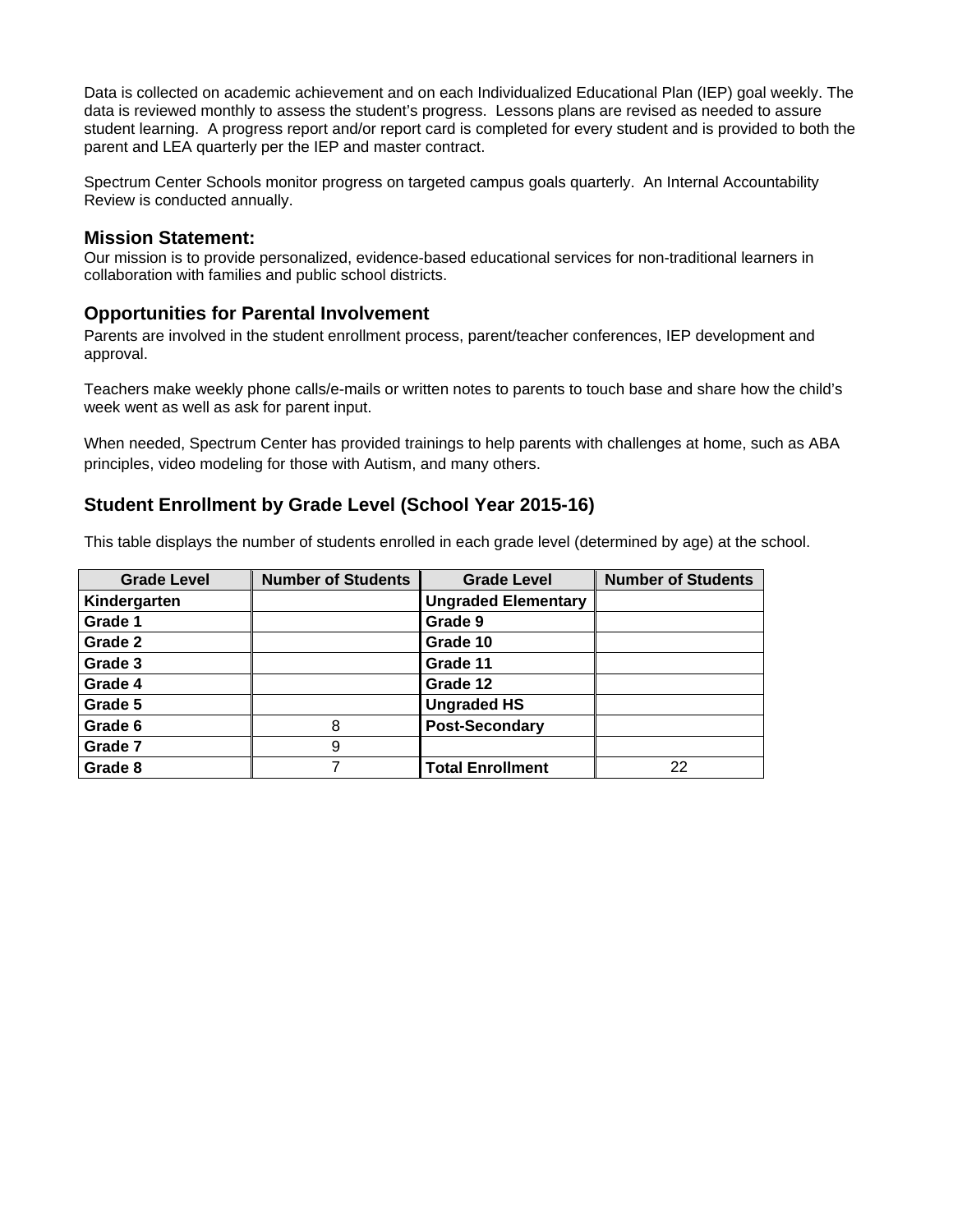# **Student Enrollment by Group**



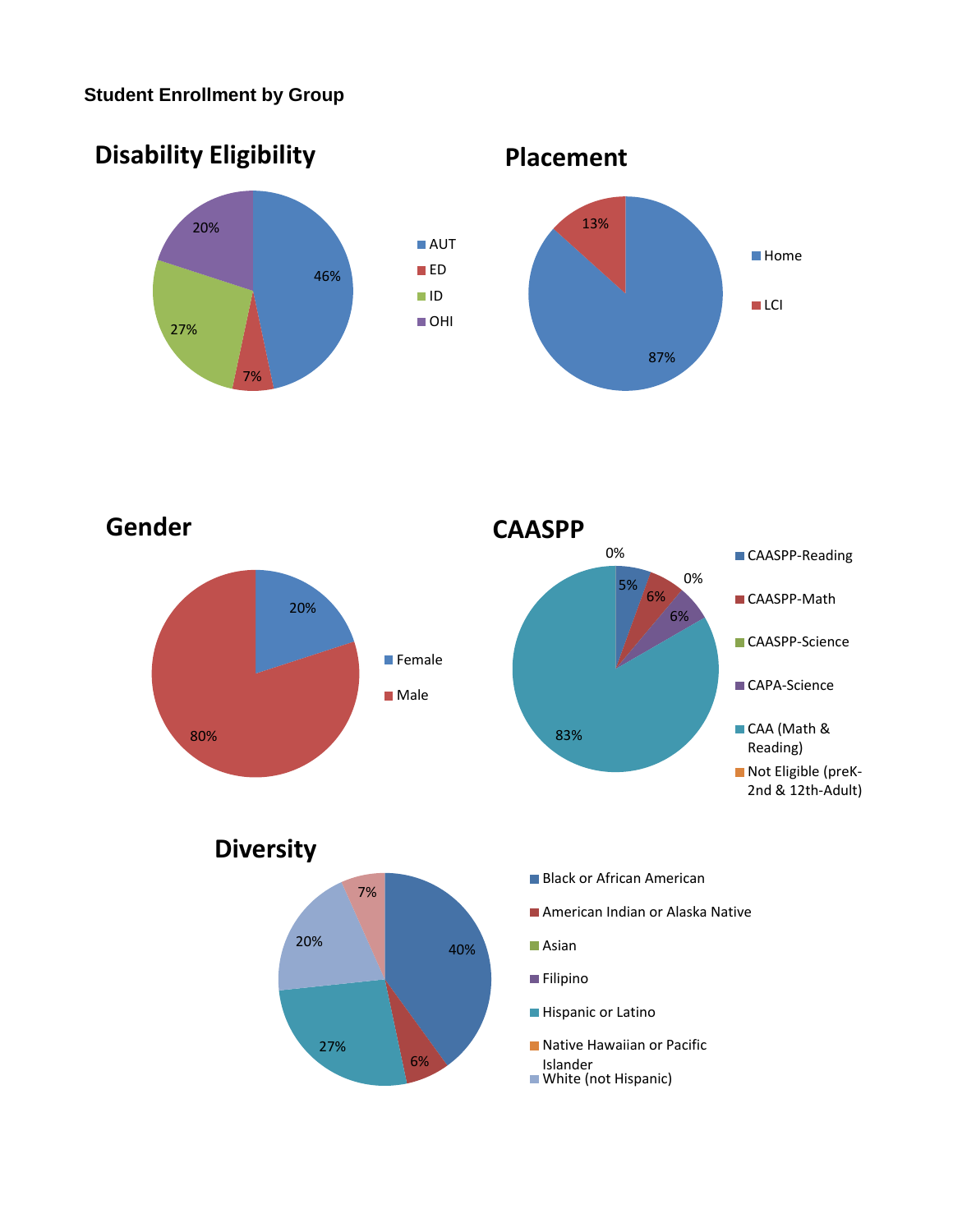### **Average Class Size**

Our model is to provide small classroom sizes which range from 10 to 12 students in a classroom. Students are in classrooms according to age and function level. In the 2015-16 school year, the Country Club Campus served an average of 16 students in 2 classrooms.

# **III. School Climate**

### **School Safety Plan (School Year 2015-16)**

All staff receive required trainings including, but not limited to:  $1<sup>st</sup>$  Aide/CPR, Hughes Bill, incident report writing, emergency preparedness, blood borne pathogens, student supervision, safety in the work place, sexual harassment, abuse reporting and universal precautions.

The campus has a safety team which meets monthly. The safety team is responsible for monitoring monthly classroom safety and risk abatement checklist, maintaining adequate first aide and blood borne pathogen supplies and reviewing safety incidents as needed. Morning sweeps of the grounds are conducted to insure the campus is secure and free from dangerous debris.

Emergency preparedness includes monthly fire drills, monthly earthquake drills, monthly OSHA building checks, an annual fire inspection and an annual disaster drill which includes earthquake preparedness, shelter in place, violent intruder protection and an annual exposure control plan.

#### **Suspensions and Expulsions**

| Rate               | <b>School</b> |  |
|--------------------|---------------|--|
|                    | 2015-16       |  |
| <b>Suspensions</b> |               |  |
| <b>Expulsions</b>  |               |  |

# **IV. School Facilities**

#### **School Facility Conditions and Improvement Plan (School Year 2016-17)**

#### **Age of School Buildings:**

The Spectrum Center Country Club campus is located at 3501 Country Club Drive in Lakewood, CA. The campus opened in 2015 and is located onsite in two classrooms at an operating public school Hoover Middle School.

#### **Maintenance and Repair:**

The Administrative team is responsible for contacting the district for all campus repairs and coordinates with the Maintenance Specialist to ensure repairs are completed. The head of the safety team coordinates with the the Safety Team members to conduct morning safety sweeps to insure the campus is free from dangerous debris.

#### **Cleaning Process and Schedule:**

Daily cleaning of the building is provided by Preventive Building Maintenance, a cleaning company based out of Fairfield.

#### **Modernizing or New School Construction Projects:**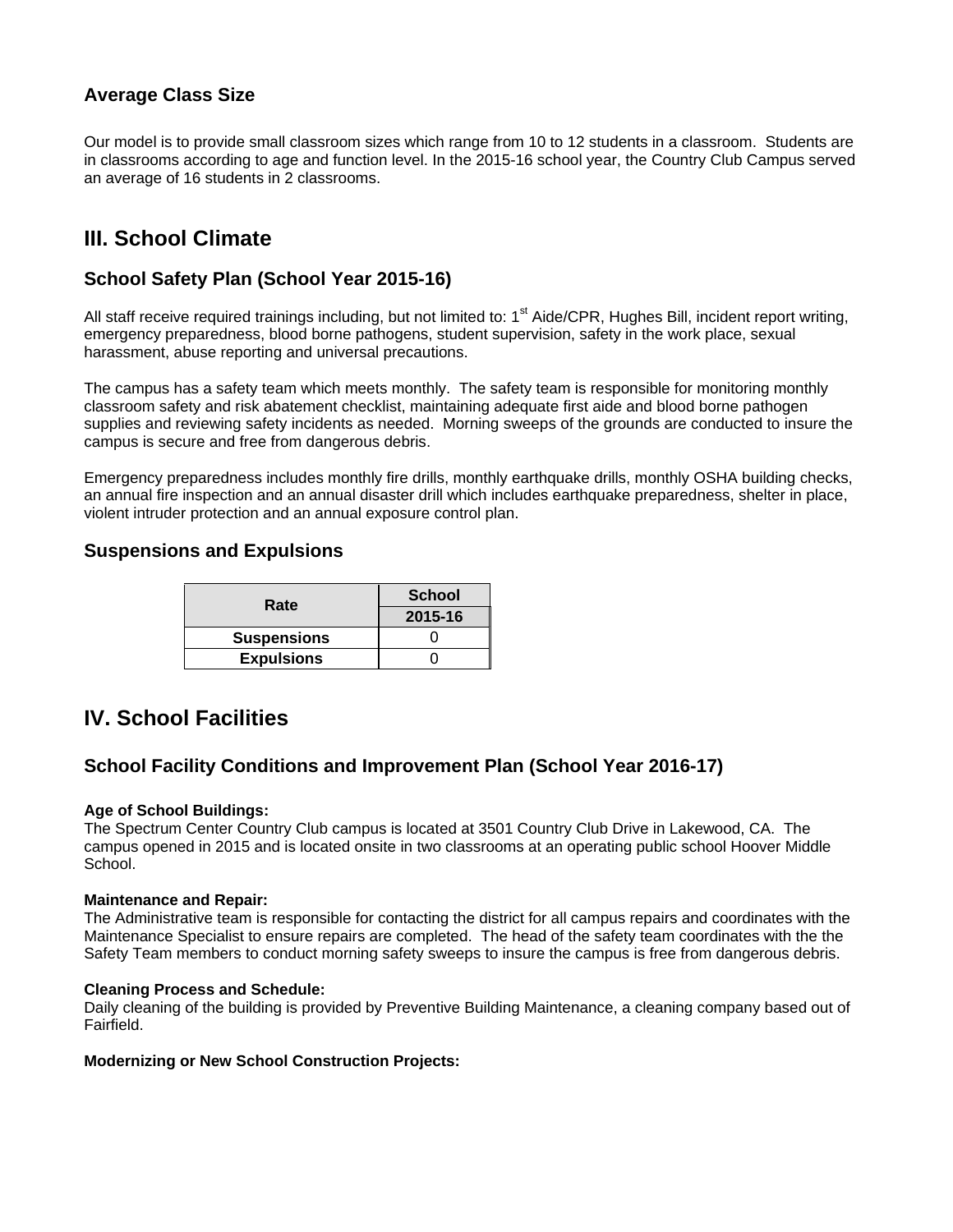|                                                                           | <b>Repair Status</b> |      |      |      | <b>Repair Needed and</b>                |  |
|---------------------------------------------------------------------------|----------------------|------|------|------|-----------------------------------------|--|
| <b>System Inspected</b>                                                   | <b>Exemplary</b>     | Good | Fair | Poor | <b>Action Taken or Planned</b>          |  |
| <b>Systems: Gas Leaks,</b><br>Mechanical/HVAC,<br>Sewer                   |                      |      | X    |      | HVAC- the district is updating all HVAC |  |
| <b>Interior: Interior</b><br><b>Surfaces</b>                              |                      | χ    |      |      | n/a                                     |  |
| <b>Cleanliness: Overall</b><br>Cleanliness, Pest/<br>Vermin Infestation   |                      | χ    |      |      | n/a                                     |  |
| <b>Electrical: Electrical</b>                                             |                      | X    |      |      | n/a                                     |  |
| <b>Restrooms/Fountains:</b><br>Restrooms, Sinks/<br>Fountains             | Χ                    |      |      |      | n/a                                     |  |
| Safety: Fire Safety,<br><b>Hazardous Materials</b>                        | X                    |      |      |      | n/a                                     |  |
| <b>Structural: Structural</b><br>Damage, Roofs                            | X                    |      |      |      | n/a                                     |  |
| External:<br>Playground/School<br>Grounds, Windows/<br>Doors/Gates/Fences | Χ                    |      |      |      | n/a                                     |  |
| <b>Overall Rating</b>                                                     |                      | X    |      |      | n/a                                     |  |

# **School Facility Good Repair Status (School Year 2016-17)**

# **V. Teachers**

### **Teacher Credentials**

| <b>Teachers</b>                               | <b>School</b> |
|-----------------------------------------------|---------------|
|                                               | 2015-16       |
| <b>Number of campus classrooms</b>            |               |
| <b>Clear Level 2</b>                          |               |
| <b>Preliminary Level 1</b>                    |               |
| UIP                                           |               |
| <b>PIP/STSP</b>                               |               |
| <b>Emergency Substitute (Classroom Aides)</b> |               |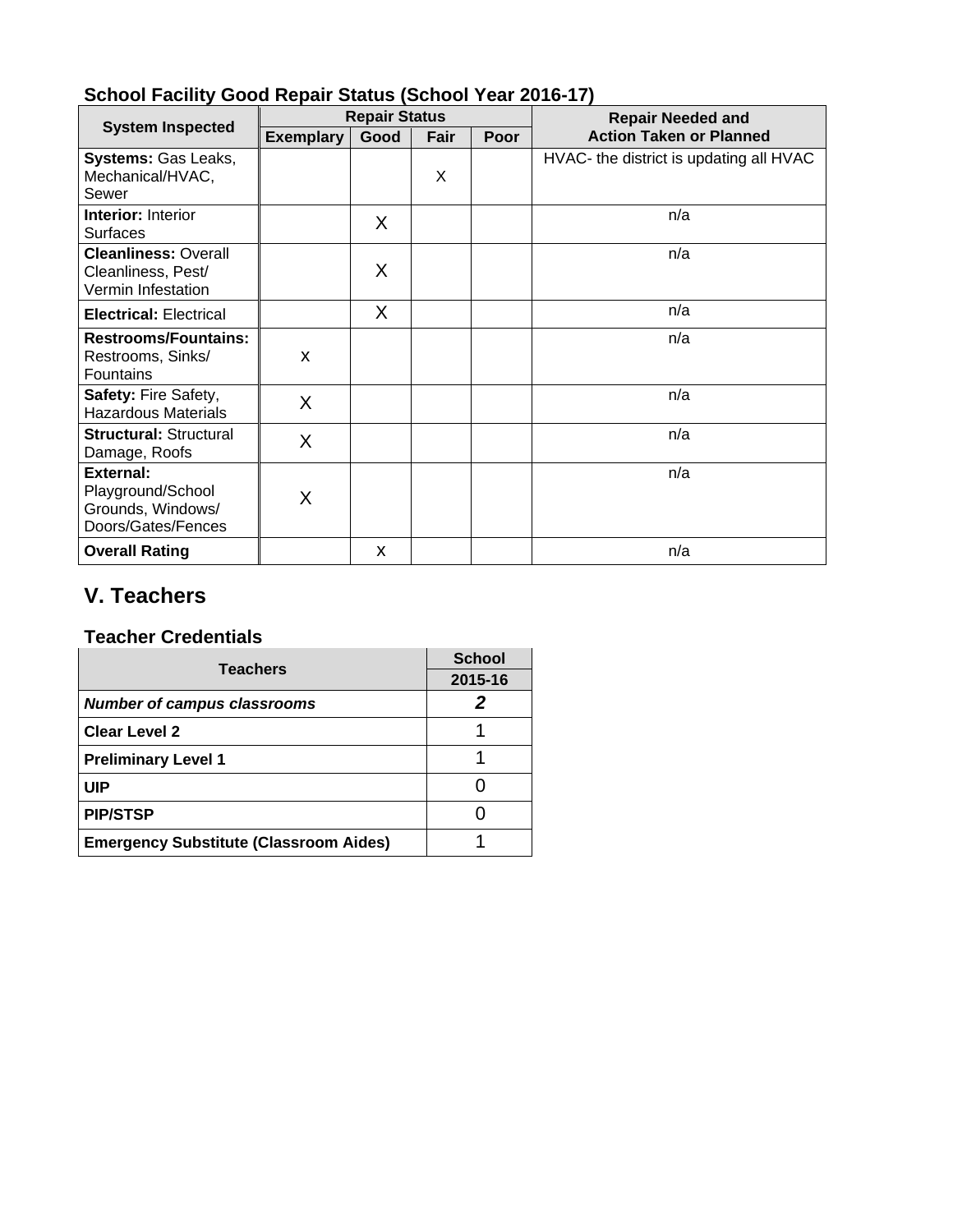# **VI. Support Staff**

**Other Support Staff (School Year 2015-16)** 

| <b>Title</b>                                    | <b>Number of FTE</b><br><b>Assigned to</b><br><b>School</b> |
|-------------------------------------------------|-------------------------------------------------------------|
| <b>Senior Behavior Analyst</b>                  |                                                             |
| <b>Curriculum and Instruction Specialist</b>    |                                                             |
| <b>Education Coordinator</b>                    |                                                             |
| <b>Therapists</b>                               |                                                             |
| <b>Speech/Language/Hearing Specialist</b>       |                                                             |
| <b>Occupational Therapists</b>                  |                                                             |
| <b>Adapted Physical Education</b>               |                                                             |
| <b>Transportation Support</b>                   |                                                             |
| <b>Behavioral/Instructional Classroom Aides</b> | 8                                                           |

# **VII. Curriculum and Instructional Materials**

### **Instructional Materials (School Year 2016-17)**

 Each student at CST and CMA level has a text book which matches the SBE or the local LEA's adapted text books in each academic area at his/her grade level. In addition Spectrum Center provides supplemental materials as appropriate to match the students' learning patterns.

| <b>Core Curriculum Area</b>       | Quality, Currency,<br>and Availability of<br><b>Textbooks and</b><br><b>Instructional</b><br><b>Materials * Need to</b><br>import the campus'<br><b>Materials form</b> | <b>Percent of Pupils</b><br><b>Who Lack Their Own</b><br><b>Assigned Textbooks</b><br>and/or<br><b>Instructional</b><br><b>Materials</b> | <b>Most Recent SBE or</b><br><b>Local Governing</b><br><b>Agency Approved</b><br><b>Textbooks and</b><br><b>Instructional</b><br><b>Materials</b> |
|-----------------------------------|------------------------------------------------------------------------------------------------------------------------------------------------------------------------|------------------------------------------------------------------------------------------------------------------------------------------|---------------------------------------------------------------------------------------------------------------------------------------------------|
| <b>Reading/Language Arts</b>      |                                                                                                                                                                        | $O\%$                                                                                                                                    | yes                                                                                                                                               |
| <b>Mathematics</b>                | $\star$                                                                                                                                                                | O%                                                                                                                                       | yes                                                                                                                                               |
| <b>Science</b>                    | $\star$                                                                                                                                                                | O%                                                                                                                                       | ves                                                                                                                                               |
| <b>History-Social Science</b>     | $\star$                                                                                                                                                                | O%                                                                                                                                       | yes                                                                                                                                               |
| <b>Foreign Language</b>           | $\star$                                                                                                                                                                | O%                                                                                                                                       | yes                                                                                                                                               |
| <b>Health</b>                     | $\star$                                                                                                                                                                | O%                                                                                                                                       | yes                                                                                                                                               |
| <b>Visual and Performing Arts</b> | $\star$                                                                                                                                                                | O%                                                                                                                                       | ves                                                                                                                                               |

# **VIII. School Finances**

**Expenditures per Pupil (Fiscal Year 2015-16)** 

| Total Dollars | Dollars per student | <b>Average Teacher Salary</b> |
|---------------|---------------------|-------------------------------|
| \$354.656     | \$22,166            | \$63,079                      |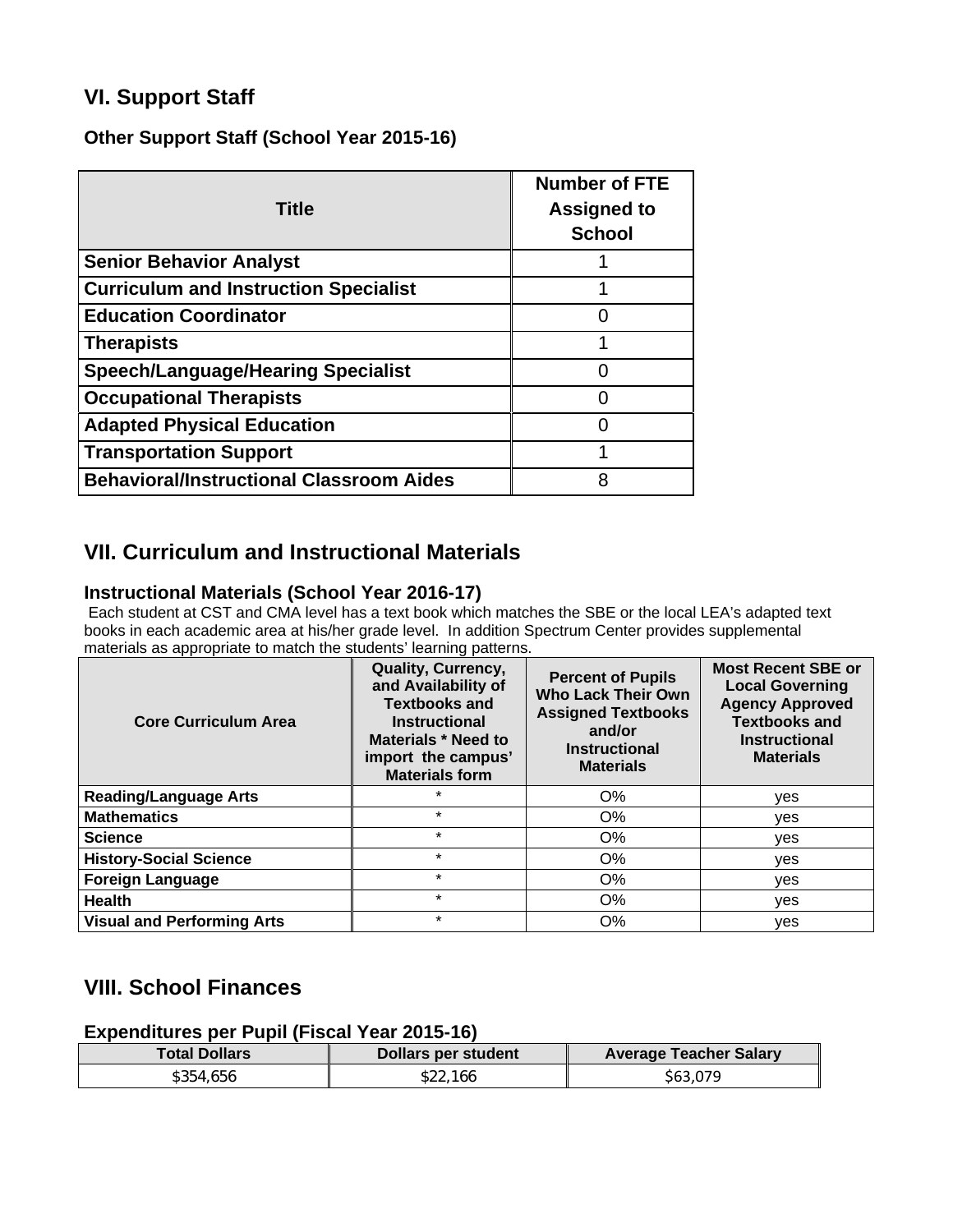### **Types of Services Provided**

Spectrum Center Schools works cooperatively with local school districts to develop a customized curriculum for each student based on the student's Individual Education Program (IEP), abilities, interests and goals. The Spectrum Center Schools meet state education standards and are based on the principals of Applied Behavior Analysis (ABA). ABA is a discipline devoted to the understanding and improvement of human behavior. Spectrum's ABA curriculum includes specific strategies for preventing behaviors of concern, teaching alternative appropriate behavior, teaching self-control strategies, improving learning skills and responding to behaviors of concern in a safe and respectful manner.

Spectrum Center Schools serve students with emotional disturbance or developmental disabilities who benefit from a consistent and structured program, with an emphasis on a successful transition to a less restrictive environment. The students receive individualized instruction in academic, social and behavioral skills, including independent living and vocational skills in a low student to instructor ratio.

Spectrum Center Schools also serve students with autism, who receive a continuum of specialized education services in dedicated classrooms. Applied Behavior Analysis is the foundation of Spectrum's approach to teaching children with autism in an environment that is predictable, consistent, structured and positive. Spectrum's curriculum for students with autism in highly structured involves repeated presentation of instruction and focuses on communication, behavior, social and academic skills in a low student to instructor ratio.

Related services provided at by Spectrum Center per the student Individual Education Program includes counseling, Speech and Language Therapy, Occupational Therapy, Adapted Physical Education, Augmentative Communication, and Assistive Technology.

### **Teacher and Administrative Salaries (Fiscal Year 2015-16)**

| Category                        | <b>Spectrum Schools</b><br>Amount | <b>State Average</b><br>(ADA < 1,500) |
|---------------------------------|-----------------------------------|---------------------------------------|
| <b>Beginning Teacher Salary</b> | \$51,000                          | \$38,592                              |
| <b>Mid-Range Teacher Salary</b> | \$60,400                          | \$55,764                              |
| <b>Highest Teacher Salary</b>   | \$70,300                          | \$72.219                              |
| <b>Average Teacher Salary</b>   | \$59.639                          | \$90,207                              |
| <b>Average Director Salary</b>  | \$84,706                          | \$116,768                             |

# **IX. Student Performance**

### **Standardized Testing and Reporting**

Our goal is to help students earn required credits and acquire necessary skills for success — now and in the future The Student Growth Percentile (SGP) reports student progress compared to millions of academic peers in general and special education nationwide. The typical SGP score is at least 35 for math and reading.

Spectrum Center students were on average five grade levels behind in reading and math at time of entry**.** 

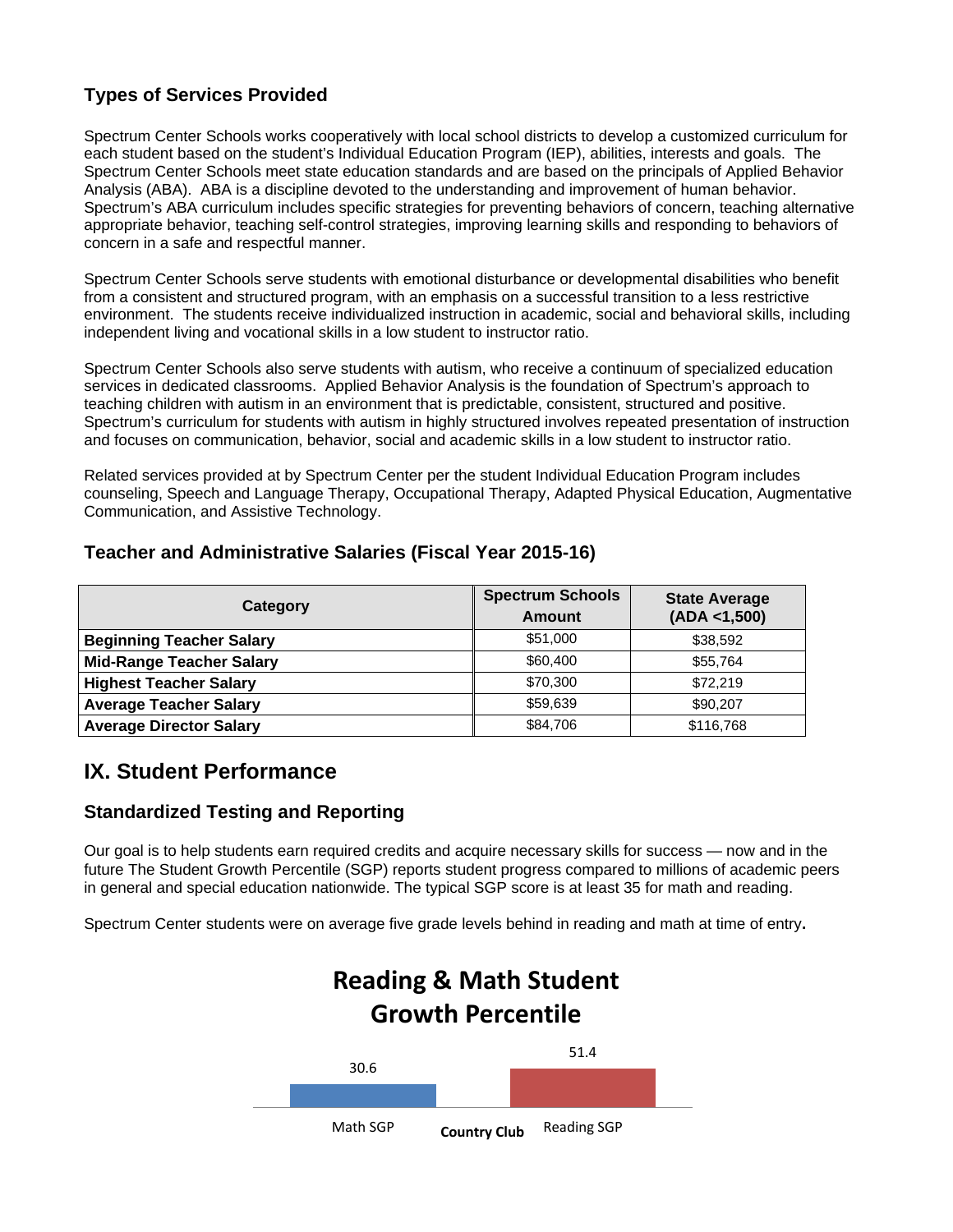### **Other Student Outcome Data**

Spectrum Center ensures students make progress on their Individualized Education Program (IEP) goals. The graph below shows the percentage of IEP goal progress for students in each of our learning environments.



# **2015‐16 Improving Individual Goals**

### **X. Accountability**

### **California Department of Education Certification (CDE)**

The Spectrum Center Schools are all certified by the California Department of Education.

### **Academic Performance Index (API)**

The API is not applicable to Non Public Schools.

# **XI. Postsecondary Preparation**

### **Completion of High School Graduation Requirements**

Data is not shown when the number of students with data is ten or less to protect student privacy.

# **XII. Instructional Planning and Scheduling**

Spectrum Center Schools provide continual training as well as dedicated staff training days. Spectrum – Country Club had 2 teachers training days and 3 all staff training days prior to the first student day in the fall. We have 2 additional training days – one in the spring and one in the fall.

### **Staff Training**

All Staff are trained in: Nonviolent Crisis Intervention: CPI Behavior and Education Staff Training (BEST) – Computer-based instruction and competency-based evaluation in the areas of: Dignity and Respect **Communication** Teaching Strategies Data Collection Reducing Challenging Behaviors Safety School-wide Positive Behavior Supports **Teacher Training** 

Sample Teacher Trainings: Positive Behavior Intervention Case Management Curriculum Based Measurement